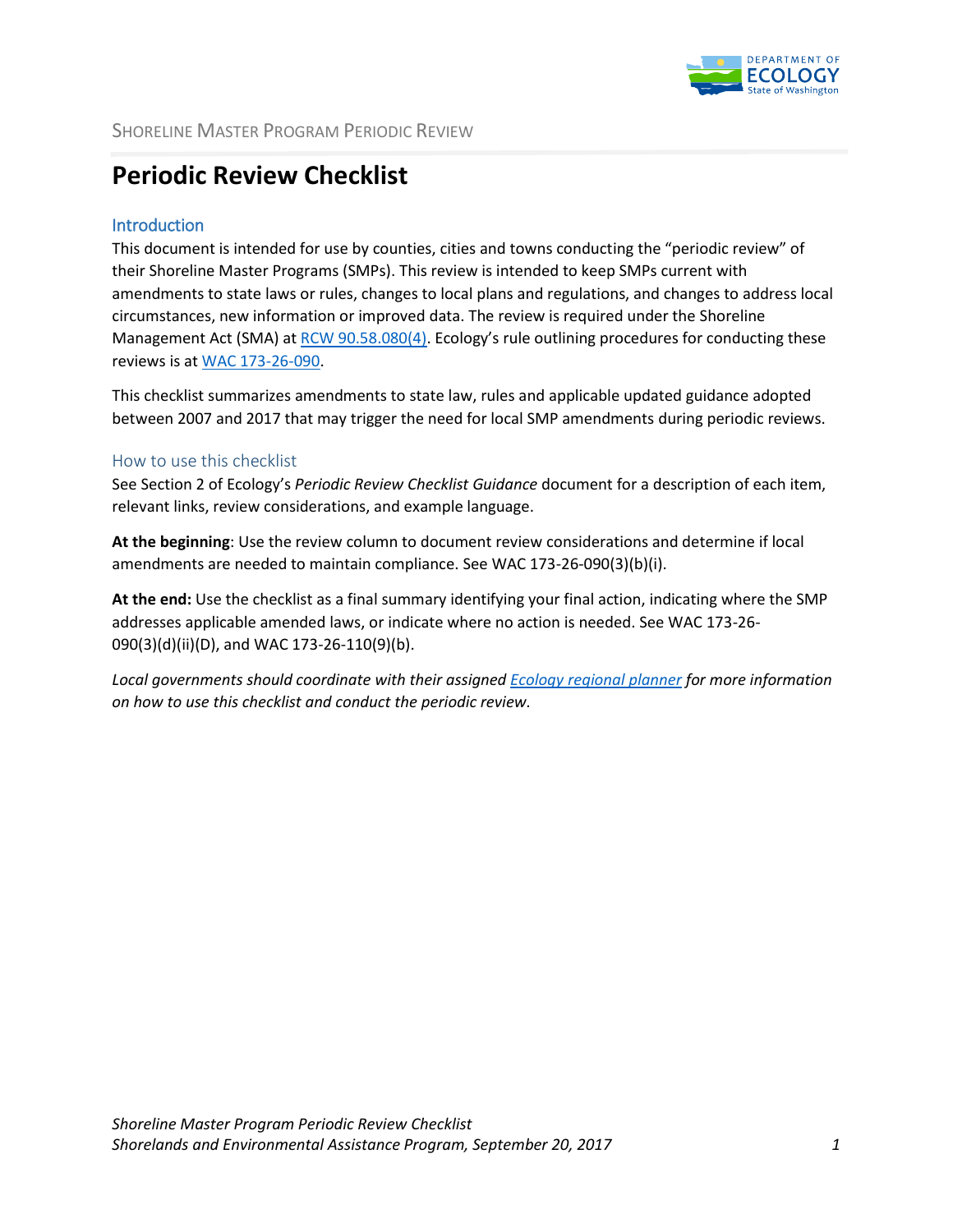

| Row  | <b>Summary of change</b>                                                                                                                                                       | <b>Review</b> | <b>Action</b>                                              |
|------|--------------------------------------------------------------------------------------------------------------------------------------------------------------------------------|---------------|------------------------------------------------------------|
| 2017 |                                                                                                                                                                                |               |                                                            |
| a.   | OFM adjusted the cost threshold<br>for substantial development to<br>\$7,047.                                                                                                  |               | SMC 14.250.030 definition for<br>"Substantial development" |
| b.   | Ecology amended rules to clarify<br>that the definition of<br>"development" does not include<br>dismantling or removing<br>structures.                                         |               | SMC 14.250.030 definition for<br>"development"             |
| c.   | Ecology adopted rules that clarify<br>exceptions to local review under<br>the SMA.                                                                                             |               | $\overline{\phantom{a}}$                                   |
| d.   | Ecology amended rules that<br>clarify permit filing procedures<br>consistent with a 2011 statute.                                                                              |               | SMC 14.250.060(A-C)                                        |
| e.   | Ecology amended forestry use<br>regulations to clarify that forest<br>practices that only involves<br>timber cutting are not SMA<br>"developments" and do not<br>require SDPs. | n.a.          | none                                                       |
| f.   | Ecology clarified the SMA does<br>not apply to lands under<br>exclusive federal jurisdiction                                                                                   |               | SMC 14.250.040K                                            |
| g.   | Ecology clarified "default"<br>provisions for nonconforming<br>uses and development.                                                                                           |               | SMC 14.250.070                                             |
| h.   | Ecology adopted rule<br>amendments to clarify the scope<br>and process for conducting<br>periodic reviews.                                                                     |               |                                                            |
| i.   | Ecology adopted a new rule<br>creating an optional SMP<br>amendment process that allows<br>for a shared local/state public<br>comment period.                                  |               | none                                                       |
| j.   | Submittal to Ecology of proposed<br>SMP amendments.                                                                                                                            |               | SMC 14.250.090B                                            |
| 2016 |                                                                                                                                                                                |               |                                                            |
| a.   | The Legislature created a new<br>shoreline permit exemption for<br>retrofitting existing structures to                                                                         |               |                                                            |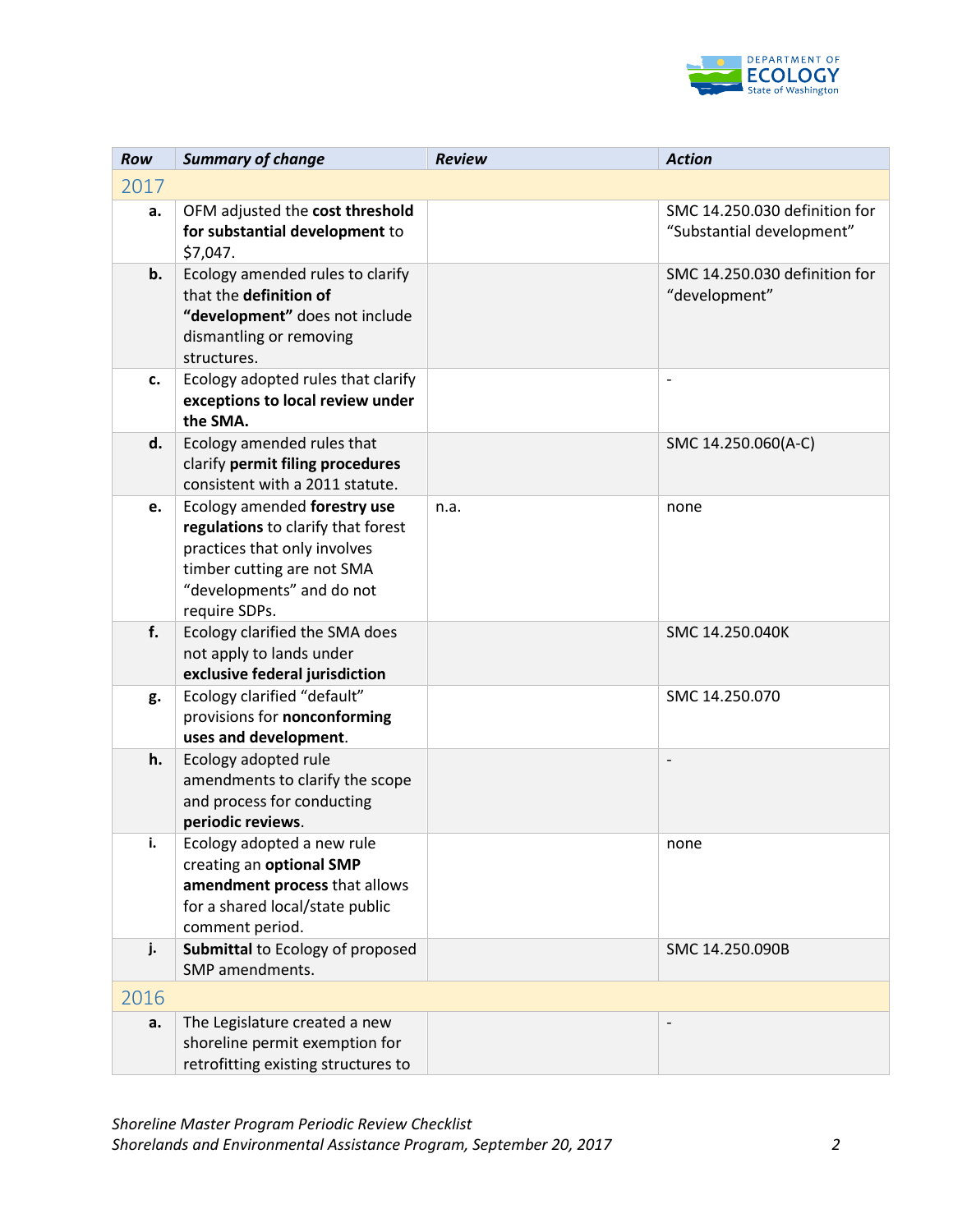

| <b>Row</b> | <b>Summary of change</b>                                             | <b>Review</b> | <b>Action</b>   |
|------------|----------------------------------------------------------------------|---------------|-----------------|
|            | comply with the Americans with                                       |               |                 |
|            | <b>Disabilities Act.</b>                                             |               |                 |
| b.         | Ecology updated wetlands                                             |               | SMC 14.250.330D |
|            | critical areas guidance including<br>implementation guidance for the |               |                 |
|            | 2014 wetlands rating system.                                         |               |                 |
| 2015       |                                                                      |               |                 |
|            |                                                                      |               |                 |
| a.         | The Legislature adopted a 90-day<br>target for local review of       | n.a.          | none            |
|            | Washington State Department of                                       |               |                 |
|            | Transportation (WSDOT)                                               |               |                 |
|            | projects.                                                            |               |                 |
| 2014       |                                                                      |               |                 |
| a.         | The Legislature raised the cost                                      |               | SMC 14.250.320  |
|            | threshold for requiring a                                            |               |                 |
|            | <b>Substantial Development Permit</b>                                |               |                 |
|            | (SDP) for replacement docks on                                       |               |                 |
|            | lakes and rivers to \$20,000 (from<br>$$10,000$ ).                   |               |                 |
| b.         | The Legislature created a new                                        | n.a.          | none            |
|            | definition and policy for floating                                   |               |                 |
|            | on-water residences legally                                          |               |                 |
|            | established before 7/1/2014.                                         |               |                 |
| 2012       |                                                                      |               |                 |
| a.         | The Legislature amended the                                          |               | SMC 14.250.050  |
|            | SMA to clarify SMP appeal                                            |               |                 |
|            | procedures.                                                          |               |                 |
| 2011       |                                                                      |               |                 |
| a.         | Ecology adopted a rule requiring                                     |               | SMC 14.250.330D |
|            | that wetlands be delineated in<br>accordance with the approved       |               |                 |
|            | federal wetland delineation                                          |               |                 |
|            | manual.                                                              |               |                 |
| b.         | Ecology adopted rules for new                                        | n.a.          | none            |
|            | commercial geoduck                                                   |               |                 |
|            | aquaculture.                                                         |               |                 |
| c.         | The Legislature created a new                                        | n.a.          | none            |
|            | definition and policy for floating                                   |               |                 |
|            | homes permitted or legally                                           |               |                 |
|            | established prior to January 1,<br>2011.                             |               |                 |
| d.         | The Legislature authorized a new                                     |               | SMC 14.250.070  |
|            | option to classify existing                                          |               |                 |
|            | structures as conforming.                                            |               |                 |

*Shoreline Master Program Periodic Review Checklist Shorelands and Environmental Assistance Program, September 20, 2017 3*